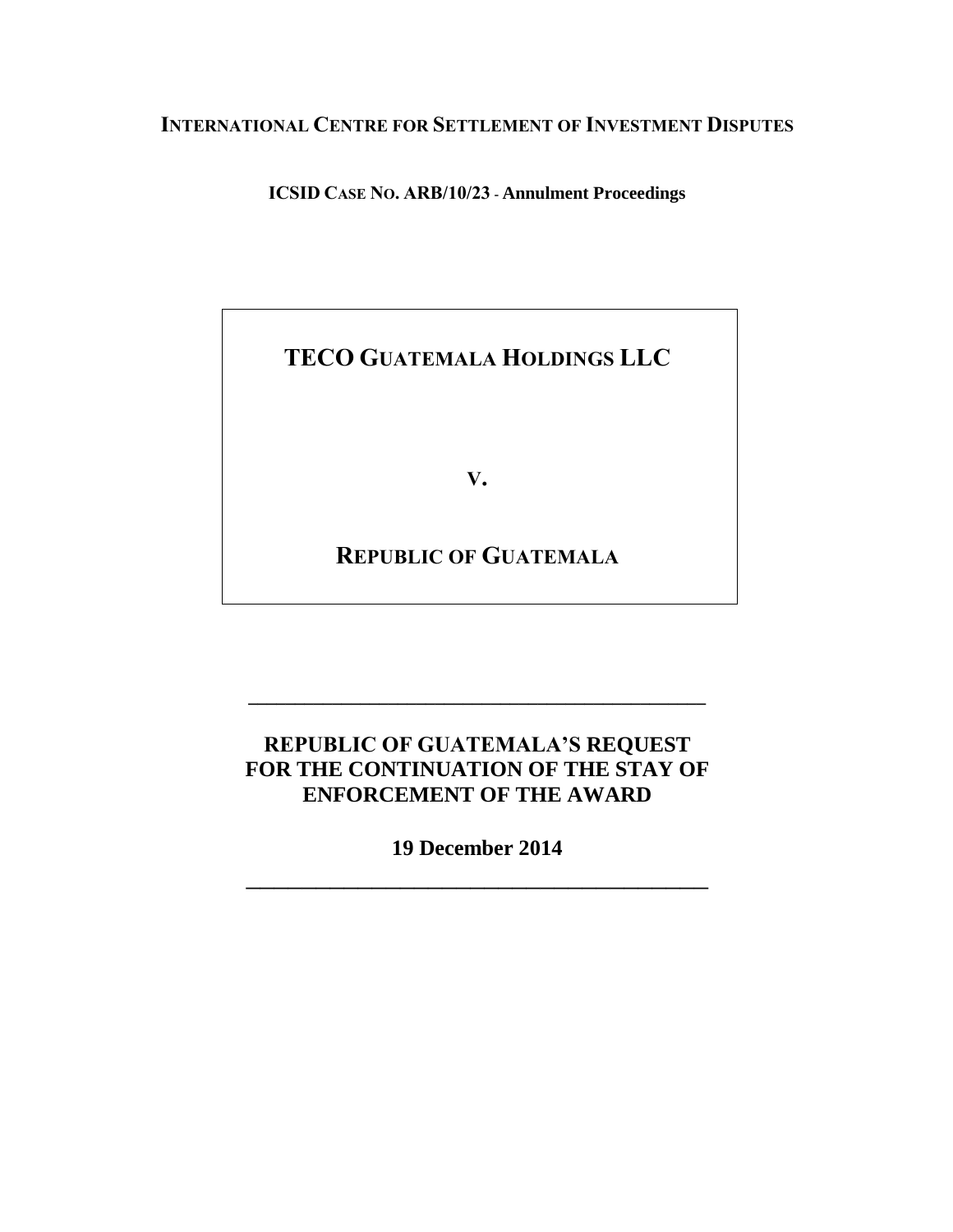## **TABLE OF CONTENTS**

| $\mathbf{I}$ . |                                                                                                                                                                    |  |
|----------------|--------------------------------------------------------------------------------------------------------------------------------------------------------------------|--|
| II.            | THE STAY OF ENFORCEMENT IS MANDATED BY THE CAFTA-DR  4                                                                                                             |  |
| III.           | THE STAY OF ENFORCEMENT IS USUALLY GRANTED WITH THE<br>EXCEPTION ONLY OF CASES INVOLVING "VERY EXCEPTIONAL                                                         |  |
| IV.            | THE TERMINATION OF THE STAY IS PARTICULARLY<br>INAPPROPRIATE WHERE, AS HERE, NEITHER PARTY REGARDS THE                                                             |  |
| V.             | THERE IS NO PROOF THAT GUATEMALA WOULD NOT COMPLY WITH                                                                                                             |  |
| VI.            | THE APPLICATION FOR ANNULMENT IS NOT DILATORY  12                                                                                                                  |  |
| VII.           | CONTINUING THE STAY OF ENFORCEMENT WILL NOT BE                                                                                                                     |  |
| VIII.          | REQUIRING SECURITY FOR A STAY OF ENFORCEMENT IS NOT<br>PROVIDED BY THE ICSID CONVENTION, WOULD CREATE AN<br>UNJUSTIFIED IMBALANCE BETWEEN THE PARTIES, AND SERIOUS |  |
| IX.            |                                                                                                                                                                    |  |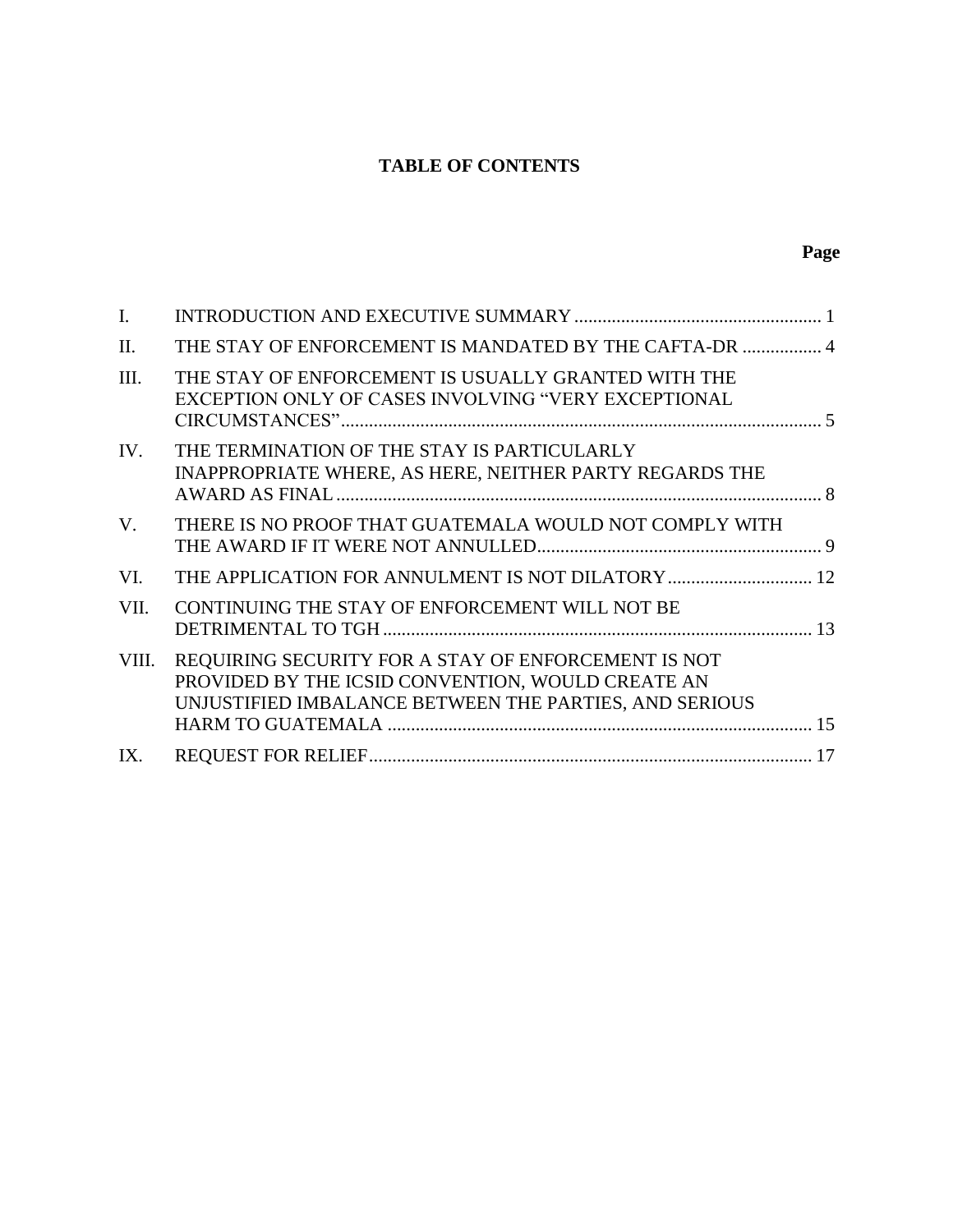#### <span id="page-2-0"></span>**I. INTRODUCTION AND EXECUTIVE SUMMARY**

- 1. This brief is submitted by the Republic of Guatemala (*Guatemala*) in accordance with the email from the Secretary of the Annulment Committee to the Parties dated 4 December 2014 containing the schedule of written submissions on the continuation/termination of the stay of enforcement of the Award. 1
- 2. Guatemala submits that the Tribunal should continue the stay of enforcement, without Guatemala having to "provide security for the eventual payment of the award" as TGH requests,<sup>2</sup> for the following reasons:
	- (a) The CAFTA-DR, which is the treaty on which TGH has relied in the present case, unequivocally mandates a stay of enforcement. Article 10.26.6 of the CAFTA-DR provides that "[a] disputing party may not seek enforcement of a final award until […] [ICSID] revision or annulment proceedings have been completed." The analysis could end here. However, for the sake of completeness, Guatemala elaborates on further reasons why the stay of enforcement should be continued;
	- (b) The stay of enforcement of an ICSID award until a decision on annulment is issued is the usual practice of ICSID annulment committees, which only lift such stays in "very exceptional circumstances." <sup>3</sup> This is because "the application for a stay is a justified exercise of the applicant's procedural rights of defense," 4 and not granting a stay or subjecting it to the obligation to post a

 $\overline{a}$ 

1

<sup>&</sup>lt;sup>1</sup> Capitalized terms not specifically defined in the present brief correspond to terms defined in previous briefs in these annulment proceedings.

<sup>2</sup> TGH's Memorial on Partial Annulment, paras. 144-145.

<sup>3</sup> *Enron Corporation Poderosa Assets, L.P. v. Argentine Republic* (ICSID Case No. ARB/01/3), Decision on Stay of Enforcement of the Award, 7 October 2008, **Exhibit RL-89**, para. 43.

<sup>4</sup> *Ibid.*, para. 47.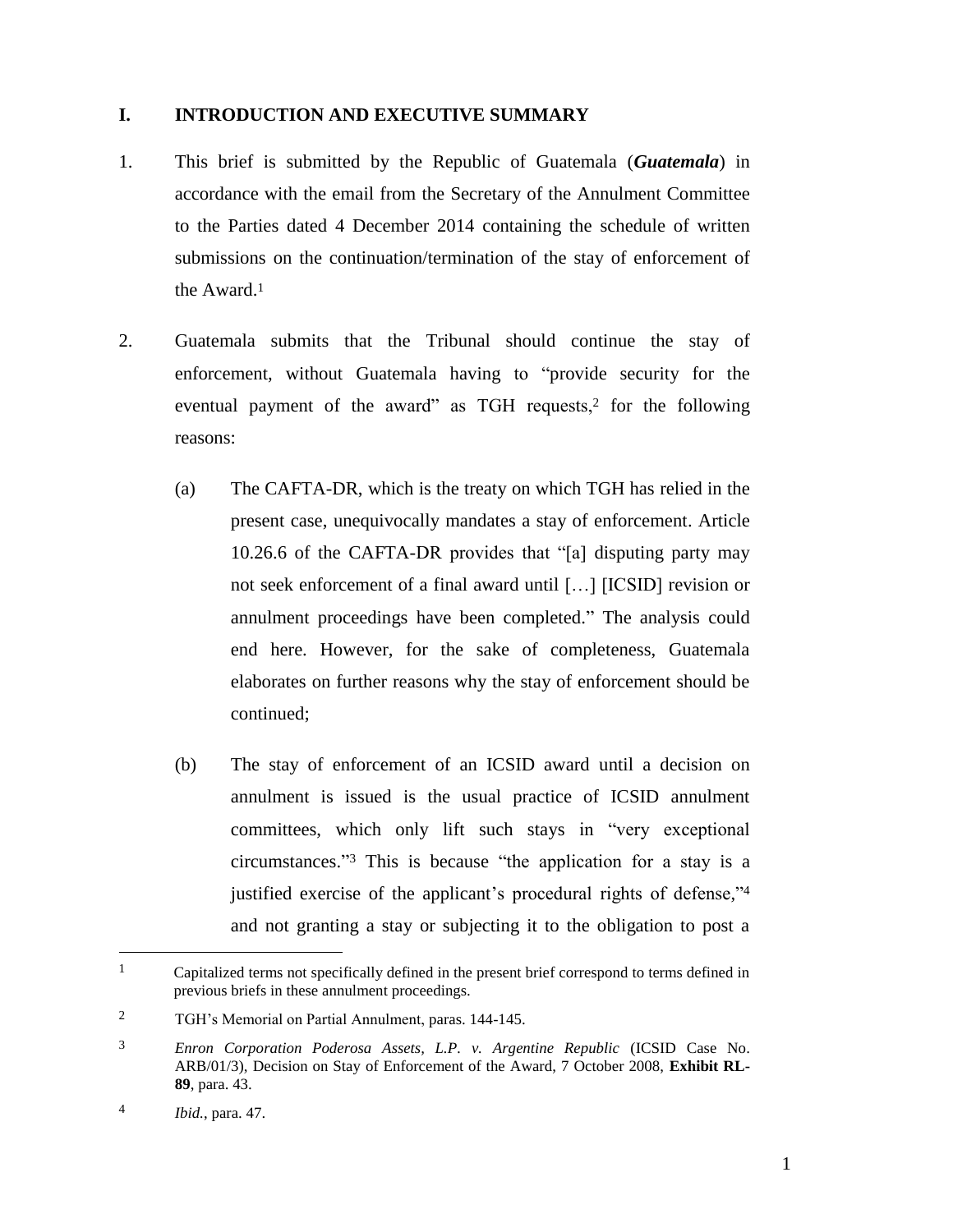bond would "risk compromising the important confidence-balancing function for state parties served by the annulment procedure";<sup>5</sup>

- (c) The "very exceptional circumstances" that could justify the termination of the stay of enforcement are not present here. In particular, it should be noted that this case involves annulment applications from both Parties. This is a scenario in which a stay of enforcement without any security or bond is particularly warranted. As an annulment committee has held, "it would not in general be appropriate for an award to be enforced in circumstances where neither of the parties considers the award to be final with extant applications for Annulment having been made for the entire Award"; 6
- (d) While evidence that the debtor may not comply with an award has sometimes been considered as a possible exceptional circumstance justifying the termination of the stay of enforcement, there is simply no evidence of this sort in relation to Guatemala. TGH affirms that the President of Guatemala has stated that Guatemala "does not have the funds to pay that amount," *i.e.*, the amount of the Award.<sup>7</sup> However, that quote is the mere opinion of a newspaper journalist, and not a statement of the Guatemalan President. Guatemala has no record of non-compliance with ICSID on any other arbitral awards. In fact Guatemala has recently complied voluntarily with the one and only ICSID award made against it, and has reiterated its respect for the ICSID mechanism;

<sup>5</sup> *Azurix Corp v. Argentine Republic* (ICSID Case No. ARB/01/12), Decision on the Argentine Republic's Request for a Continued Stay of Enforcement of the Award, 28 December 2007, **Exhibit RL-90**, para. 31.

<sup>6</sup> *Continental Casualty Company v. Argentine Republic* (ICSID Case No. ARB/03/9), Decision on Argentina's Application for a Stay of Enforcement of the Award, 23 October 2009, **Exhibit RL-91**, para. 14 (emphasis added).

<sup>7</sup> TGH's Memorial on Partial Annulment, para. 143, quoting "The State to Appeal ICSID Award of Millions," *Prensa Libre*, 22 December 2013, **Exhibit C-N-637**.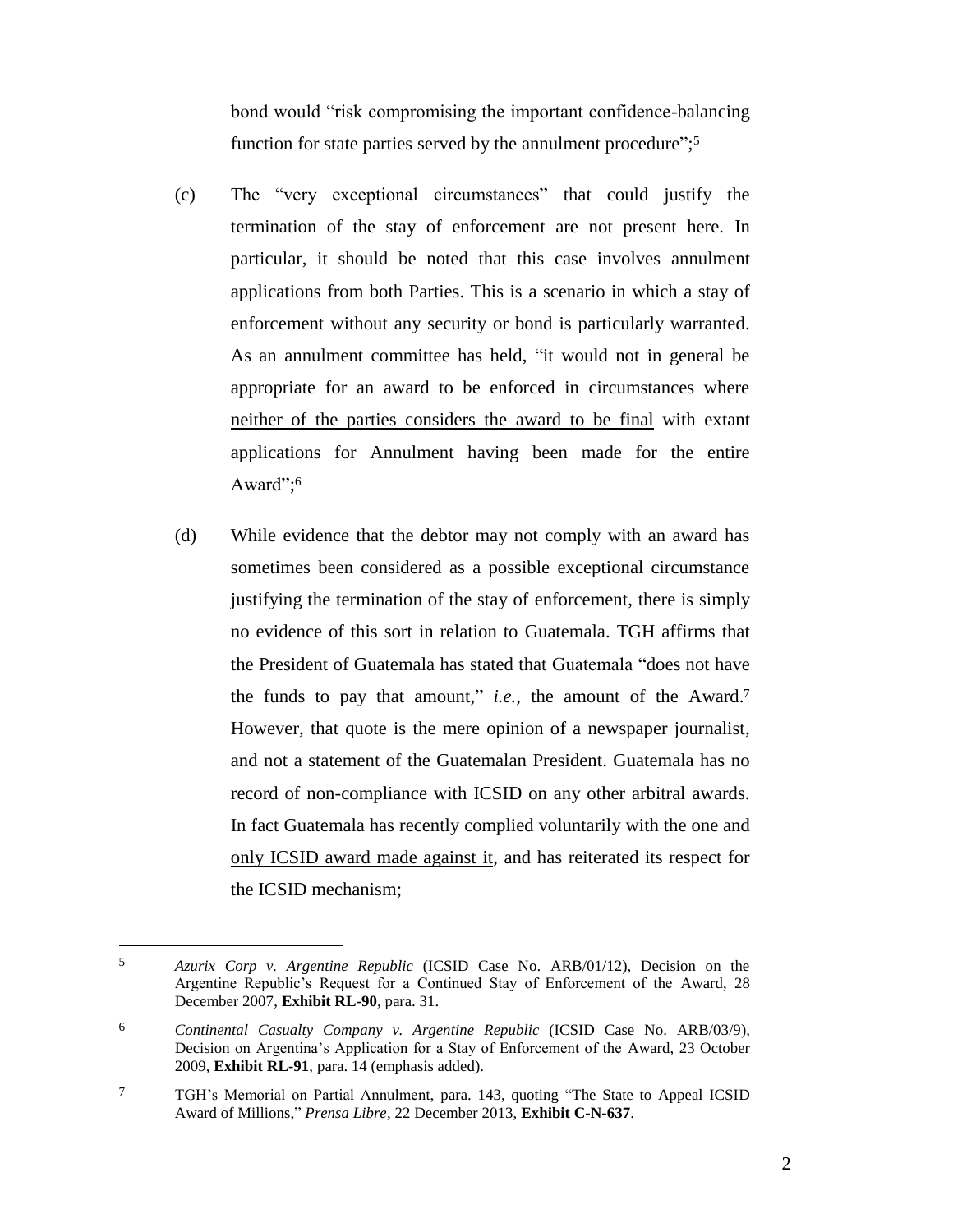- (e) Guatemala's Application for Annulment is not dilatory. Suffice it to note that the challenged Award plainly contradicts the award in *Iberdrola v. Guatemala* (ICSID Case No. ARB/09/5) (*Iberdrola*). The *Iberdrola* case concerned the same facts and controversy at issue here, and the tribunal held that the claims brought by the investor were merely domestic law matters for which the tribunal had no jurisdiction. This direct contradiction between the two awards sufficiently indicates that Guatemala cannot be seen as pursuing a frivolous or merely dilatory annulment process;
- (f) The continuation of the stay would not cause any particular harm to TGH. This is clear from TGH's own conduct, which shows no urgency in enforcing the Award. TGH has never requested Guatemala to pay the Award, nor did it oppose promptly the stay of enforcement that Guatemala requested with its annulment application dated 18 April 2014. No doubt, because it is seeking annulment of a damages part of the Award. Indeed, TGH raised its objection to the continuation of the stay only on 17 October 2014, 6 months after Guatemala filed its Application for Annulment. Further, the case law is clear that a delay in an award being enforced while annulment proceedings are ongoing is remedied by interest, as would be the case here, and it is not a sufficient justification for lifting a stay of enforcement or requiring the provision of a bond or other security;
- (g) Conversely, case law acknowledges that requiring security or a guarantee for a stay of enforcement, not only is not provided by the ICSID Convention, but usually creates an unjustified imbalance between the parties, and serious harm to the debtor.
- 3. All these arguments are further developed in sections II to VIII below, and section IX contains Guatemala's request for relief.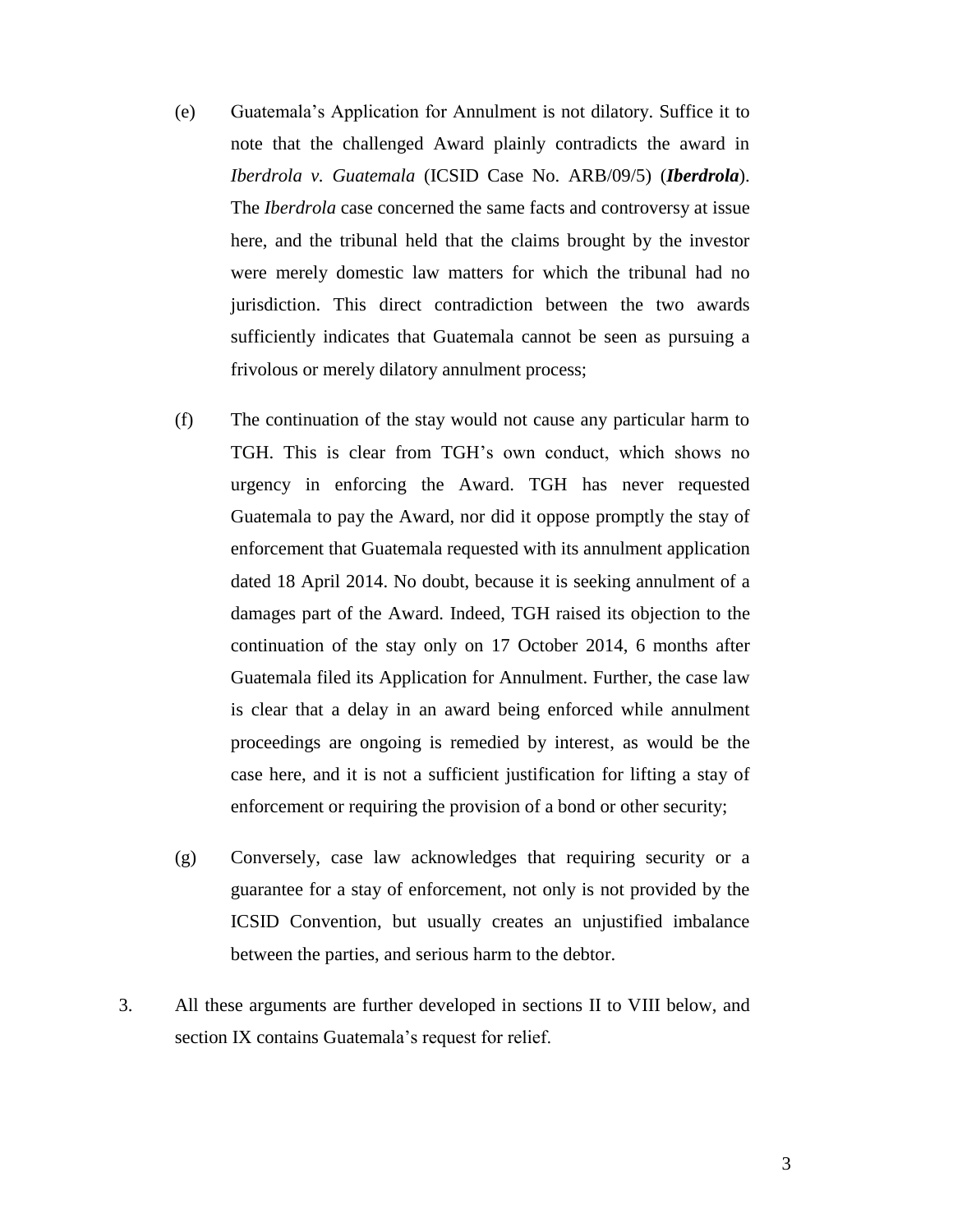#### <span id="page-5-0"></span>**II. THE STAY OF ENFORCEMENT IS MANDATED BY THE CAFTA-DR**

- 4. The CAFTA-DR, which is the treaty on which TGH relies in the present case, and whose provisions apply to these proceedings, specifically provides for the stay of enforcement of the Award.
- 5. Article 10.26.6 of the CAFTA-DR reads:

A disputing party may not seek enforcement of a final award until:

- (a) in the case of a final award made under the ICSID Convention:
	- (i) 120 days have elapsed from the date the award was rendered and no disputing party has requested revision or annulment of the award; or
	- (ii) revision or annulment proceedings have been completed.
- 6. This is not a conditional provision, subject to a party having to offer some "security for the eventual payment of the award," as TGH argues. <sup>8</sup> It is an absolute rule. No party to ICSID proceedings brought under the CAFTA-DR can seek enforcement of an award rendered in such proceedings until "revision or annulment proceedings have been completed." Clearly, the annulment proceedings have not been completed and that is the end of the question. By making this application, TGH is in breach of Article 10.26.6.
- 7. The analysis could end here. However, for the sake of completeness, Guatemala wishes to underline that even if that mandate did not exist in the CAFTA-DR, there are no circumstances in this case that could warrant the termination of the stay of enforcement or the ordering of security.

 $\overline{a}$ 

<sup>8</sup> TGH's Memorial on Partial Annulment, para. 144.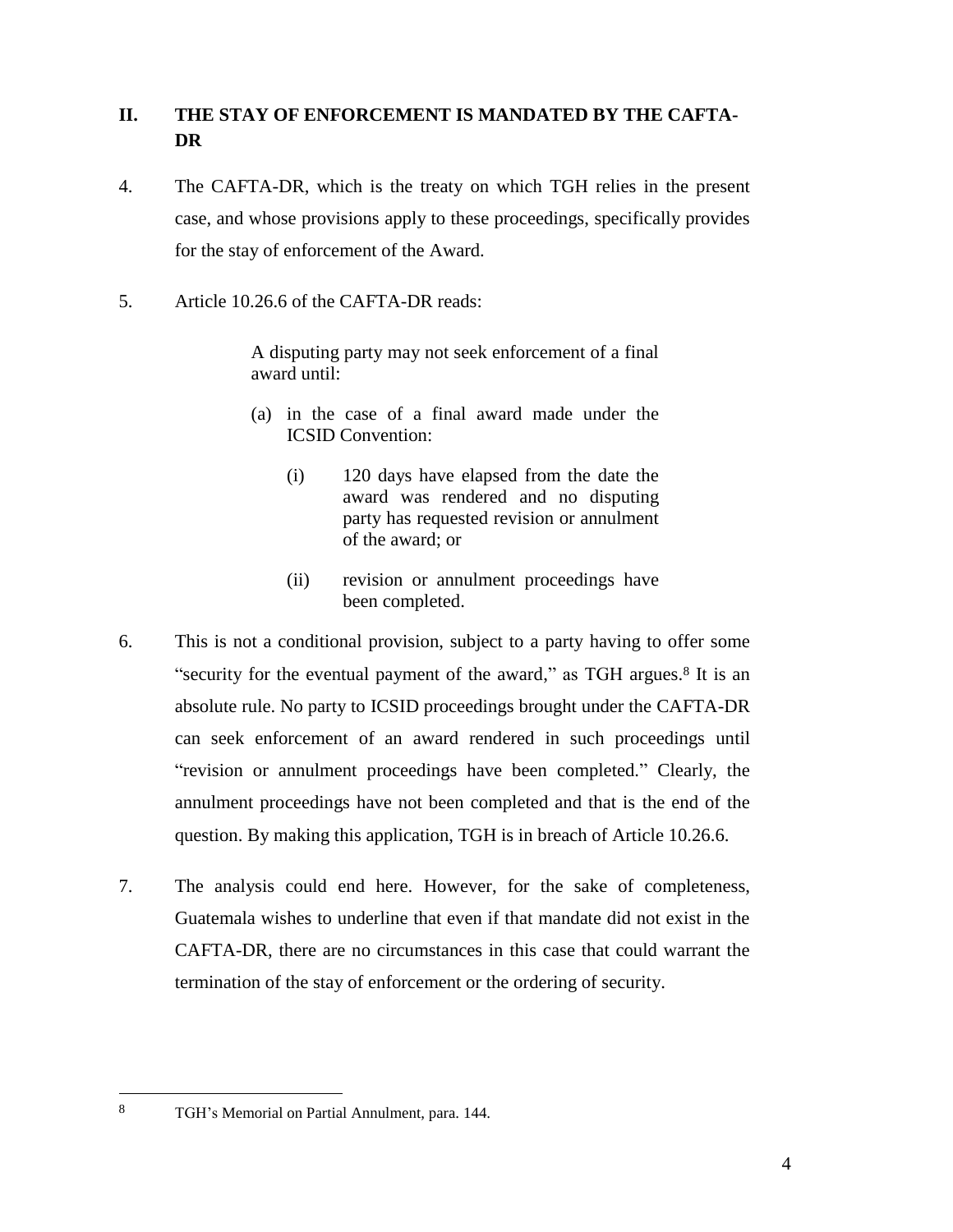#### <span id="page-6-0"></span>**III. THE STAY OF ENFORCEMENT IS USUALLY GRANTED WITH THE EXCEPTION ONLY OF CASES INVOLVING "VERY EXCEPTIONAL CIRCUMSTANCES"**

- 8. Article 52(5) of the ICSID Convention and Rule 54 of the Arbitration Rules provide an automatic stay of enforcement of an award subject to annulment, pending the constitution of the annulment committee that will decide on the annulment application. Further, if we set aside for one moment the mandate of the CAFTA-DR which supplements the ICSID Convention and Rules, these provisions set forth the power of an annulment committee, upon request of a party, to maintain the stay of enforcement of the award pending its decision on annulment. While these provisions provide no guidance regarding the applicable standard for the continuation or termination of the stay of enforcement, <sup>9</sup> such standard has been discussed by various ICSID annulment committees.
- 9. Ever since the first ICSID annulment case, most annulment committees have accepted the need to continue the stay of enforcement of awards while an annulment is pending.<sup>10</sup>

<sup>9</sup> *Patrick Mitchell v. Democratic Republic of the Congo* (ICSID Case No. ARB/99/7), Decision on the Stay of Enforcement of the Award, 30 November 2004, **Exhibit RL-92**, para. 23 ("No indication is given as to what kind of circumstances require a stay; therefore the Committee is free to evaluate the arguments of the Parties in view of the particularities of each case").

<sup>10</sup> *Amco Asia Corporation, Pan American Development Limited and P.T. Amco Indonesia v. Indonesia* (ICSID Case No. ARB/81/1), Decision on the Application for Annulment, 16 May 1986, **Exhibit RL-70**, paras. 8-9; *Maritime International Nominees Establishment (MINE) v. Republic of Guinea* (ICSID Case No. ARB/84/4) Interim Order No. 1 on Guinea's Application for Stay of Enforcement of the Award, 12 August 1988, **Exhibit RL-93**, para. 28; *Amco Asia Corporation, Pan American Development Limited and P.T. Amco Indonesia v. Indonesia* (ICSID Case No. ARB/81/1-Resubmission), Interim Order No. 1 concerning the Stay of Enforcement of the Award, 2 March 1991, **Exhibit RL-94**, para. 19; *Wena Hotels LTD. v. Egypt* (ICSID Case No. ARB/98/4), Decision on Annulment, 5 February 2002, **Exhibit RL-64**, paras. 10-12; *CDC Group PLC v. Republic of Seychelles* (ICSID Case No. ARB/02/14) Decision on whether or not to Continue Stay and Order, 14 July 2004, **Exhibit RL-95**, para. 23; *Patrick Mitchell v. Democratic Republic of the Congo* (ICSID Case No. ARB/99/7) Decision on the Stay of Enforcement of the Award, 30 November 2004, **Exhibit RL-92**, Section IV; *MTD Equity Sdn Bhd. & MTD Chile S.A. v. Chile* (ICSID Case No. ARB/01/7) Decision on the Respondent's Request for a Continued Stay of Execution, 1 June 2005, **Exhibit RL-96**, para. 37; *Repsol YPF Ecuador S.A. v. Empresa Estatal Petróleos del Ecuador* (ICSID Case No. ARB/01/10), Procedural Order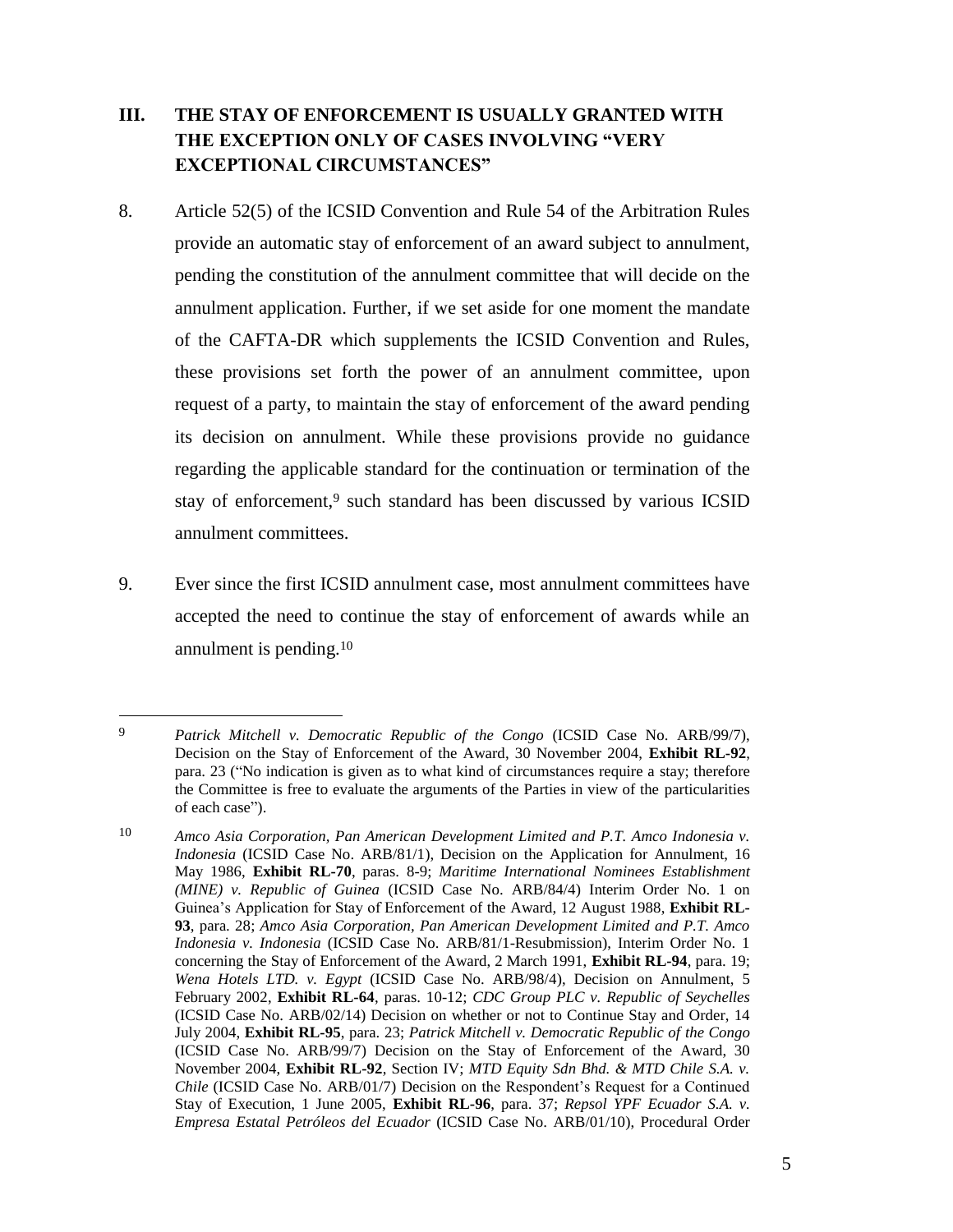10. As recently as earlier this year, the *Elsamex v. Honduras* annulment committee held that: "[t]he practice in previous annulment proceedings has been to grant the continuation of the stay."<sup>11</sup> The annulment committee in *Patrick Mitchell v. Democratic Republic of Congo* found that "the Committee is inclined to accept the stay of enforcement, all the more so as this seems to be in conformity with the general practice […] [T]he stay of enforcement of the award, pending an annulment procedure, was granted in

No. 1 concerning the Stay of Enforcement of the Award, 22 December 2005, **Exhibit RL-97**, Section III; *CMS Gas Transmission Company v. Argentine Republic* (ICSID Case No. ARB/01/8), Decision on the Argentine Republic's Request for a Continued Stay of Enforcement of the Award, 1 September 2006, **Exhibit RL-98**, para*.* 53; *Azurix Corp. v. Argentine Republic* (ICSID Case No. ARB/01/12) Decision on the Argentine Republic's Request for a Continued Stay of Enforcement of the Award, 28 December 2007, **Exhibit RL-90**, para*.* 45; *Enron Corporation & Ponderosa Assets, L.P. v. Argentine Republic* (ICSID Case No. ARB/01/3), Decision on Stay of Enforcement of the Award, 7 October 2008, **Exhibit RL-89**, para. 102; *Compañía de Aguas del Aconquija S.A. and Vivendi Universal v. Argentine Republic* (ICSID Case No. ARB/97/3), Decision on the Argentine Republic's Request for a Continued Stay of Enforcement of the Award, 4 November 2008, **Exhibit RL-99**, para. 46; *Sempra Energy International v. Argentine Republic* (ICSID Case No. ARB/02/16), Decision on the Argentine Republic's Request for a Continued Stay of Enforcement of the Award, 5 March 2009, **Exhibit RL-100**, para. 117; *Enron Corporation & Ponderosa Assets, L.P. v. Argentine Republic* (ICSID Case No. ARB/01/3) Decision on the Claimants' Second Request to Lift Provisional Stay of Enforcement of the Award, 20 May 2009, **Exhibit RL-101**, para. 46; *Continental Casualty Company v. Argentine Republic* (ICSID Case No. ARB/03/9), Decision on Argentina's Application for a Stay of Enforcement of the Award, 23 October 2009, **Exhibit RL-91**, para. 16; *Victor Pey Casado and President Allende Foundation v. Republic of Chile* (ICSID Case No. ARB/98/2), Decision on the Republic of Chile's Application for a Stay of Enforcement of the Award, 5 May 2010, **Exhibit RL-102**, para. 35; *Ioannis Kardassopoulos and Ron Fuchs v. Georgia*  (ICSID Cases No. ARB/05/18 and ARB/07/15), Decision on the Stay of Enforcement of the Award, 12 November 2010, **Exhibit RL-103**, para. 45; *Togo Electricité and GDF-Suez Energie Services v. Togo* (ICSID Case No. ARB/06/7), Decision on Annulment, 6 September 2011, **Exhibit RL-87**, para. 15; *Libananco Holdings Co. Limited v. Turkey* (ICSID Case No. ARB/06/8), Decision on Applicant's Request for a Continued Stay of Enforcement of the Award, 7 May 2012, **Exhibit RL-104**, para. 63; *El Paso Energy International Company v. Argentine Republic* (ICSID Case No. ARB/03/15), Decision on Argentina's Request for Stay of Enforcement of the Award, 14 November 2012, **Exhibit RL-105**, para. 60; *Occidental Petroleum Corporation and Occidental Exploration and Production Company v. Ecuador* (ICSID Case No. ARB/06/11), Decision on the Stay of Enforcement of the Award, 30 September 2013, **Exhibit RL-106**, para. 101; *Elsamex, S.A. v. Honduras* (ICSID Case No. ARB/09/4), Decision on the Continuation of the Stay of Enforcement of the Award, 7 January 2014, **Exhibit RL-107**, Section VI.

<sup>11</sup> *Ibid.*, para. 86. Unofficial English translation. In its original Spanish language it reads: "[l]a práctica en casos previos de anulación ha consistido en el otorgamiento de la continuación de la suspensión."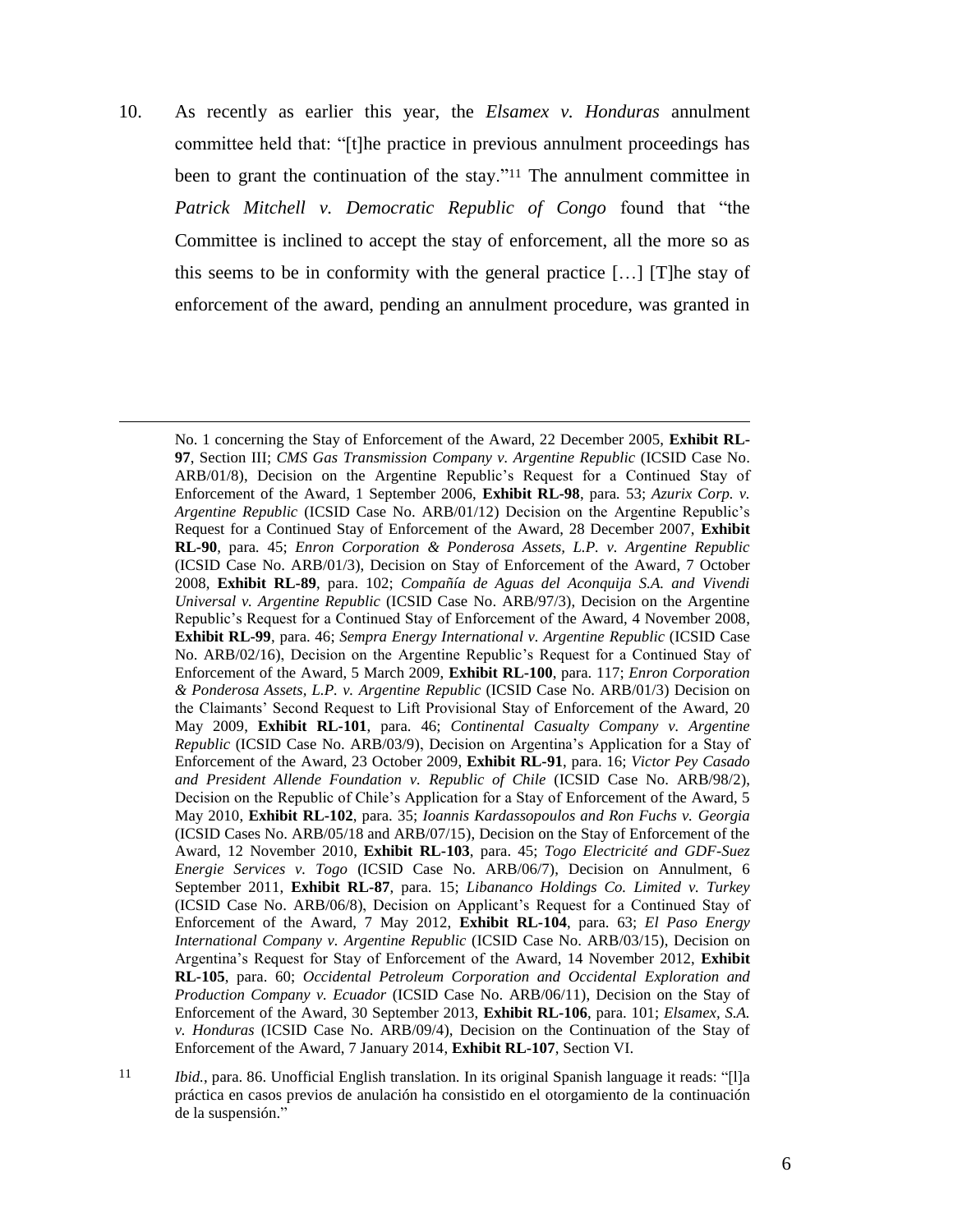all cases where such stay was requested." <sup>12</sup> In 2010, the annulment committee in *Pey Casado v. Chile* even considered that the stay of enforcement "has now become almost automatic".<sup>13</sup>

- 11. The reason for this general practice is that "the application for a stay is a justified exercise of the applicant's procedural rights of defense." <sup>14</sup> In the words of an annulment committee, not granting a stay or granting it with the request to post a bond would "risk compromising the important confidencebalancing function for state parties served by the annulment procedure." 15
- 12. In *Enron v. Argentina*, the annulment committee reaffirmed the practice of granting stays of enforcement during annulment proceedings, and added that a stay should be rejected only in "very exceptional circumstances":

[U]pon an application for annulment, in general, a requested stay should be granted under Article 52(5) if requested, unless the Committee finds that there are very exceptional circumstances why this should not occur. 16

13. It follows that the stay of enforcement should be granted unless there are "very", *i.e.*, extremely or especially, exceptional circumstances that render it inadmissible.<sup>17</sup> In this case such extremely or very exceptional circumstances do not exist. Quite the contrary, even absent the mandate of

<sup>12</sup> *Patrick Mitchell v. Democratic Republic of the Congo* (ICSID Case No. ARB/99/7), Decision on the Stay of Enforcement of the Award, 30 November 2004, **Exhibit RL-92**, para. 28.

<sup>13</sup> *Victor Pey Casado and President Allende Foundation v. Republic of Chile* (ICSID Case No. ARB/98/2), Decision on the Republic of Chile's Application for a Stay of Enforcement of the Award, 5 May 2010, **Exhibit RL-102**, para. 25.

<sup>14</sup> *Enron Corporation Poderosa Assets, L.P. v. Argentine Republic* (ICSID Case No. ARB/01/3), Decision on Stay of Enforcement of the Award, 7 October 2008, **Exhibit RL-89**, para. 47.

<sup>15</sup> *Azurix Corp v. Argentine Republic* (ICSID Case No. ARB/01/12), Decision on the Argentine Republic's Request for a Continued Stay of the Enforcement of the Award, 28 December 2007, **Exhibit RL-90**, para. 31.

<sup>16</sup> *Enron Corporation Poderosa Assets, L.P. v. Argentine Republic* (ICSID Case No. ARB/01/3), Decision on Stay of Enforcement of the Award, 7 October 2008, **Exhibit RL-89**, para. 43.

<sup>17</sup> *Ibid.*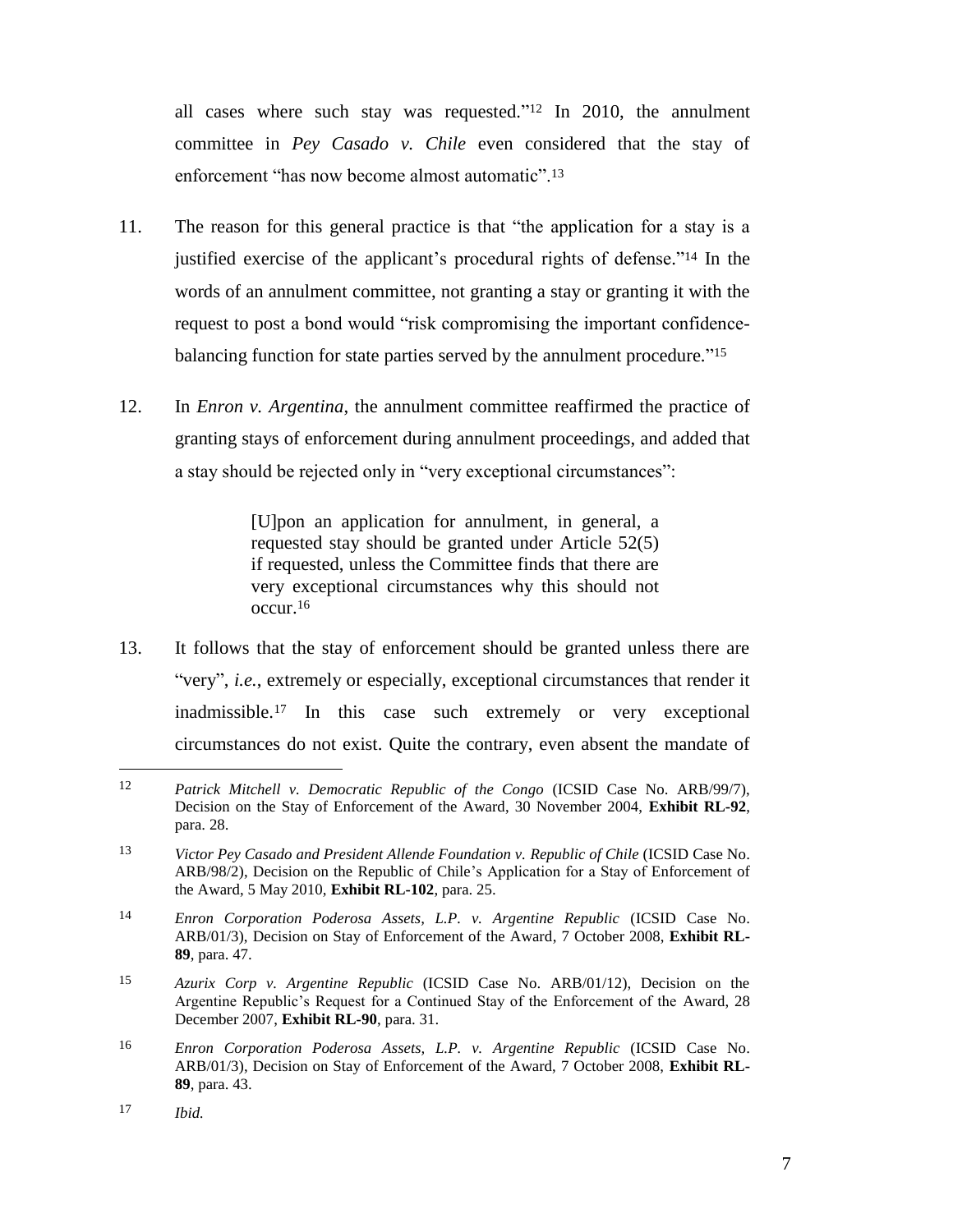the CAFTA-DR, all circumstances point to the appropriateness of the continuation of the stay.

### <span id="page-9-0"></span>**IV. THE TERMINATION OF THE STAY IS PARTICULARLY INAPPROPRIATE WHERE, AS HERE, NEITHER PARTY REGARDS THE AWARD AS FINAL**

- 14. The termination of a stay of enforcement is particularly inappropriate in an instance such as the present one, in which both parties seek annulment of the Award. Enforcement of the Award is at odds with the fact that, in these circumstances, neither party regards the Award as final. Indeed, as a matter of simple logic, how can TGH seek enforcement of the Award when it seeks annulment of a part of the Award itself?
- 15. This was held by the annulment committee in *Continental Casualty v. Argentina*, in which both parties filed for annulment, but the applicant sought to enforce the parts of the award favourable to it, just as TGH here. In the words of the annulment committee:

A distinguishing feature of the present case is that each of Continental and Argentina has made applications for annulment of the Award. Of course Continental has not sought annulment of that part of the Award which was in Continental's favour, and which Continental seeks to be at liberty to enforce in the event that the stay of enforcement is terminated. Nevertheless, in the Committee's view, it would not in general be appropriate for an award to be enforced in circumstances where neither of the parties considers the award to be final with extant applications for Annulment having been made for the entire Award. This is a factor to which the Committee gives particular weight in deciding whether it is necessary or appropriate to impose a condition of security for any continuation of the stay.<sup>18</sup> (Emphasis added.)

<sup>18</sup> *Continental Casualty Company v. Argentine Republic* (ICSID Case No. ARB/03/9), Decision on Argentina's Application for a Stay of Enforcement of the Award, 23 October 2009, **Exhibit RL-91**, para. 14.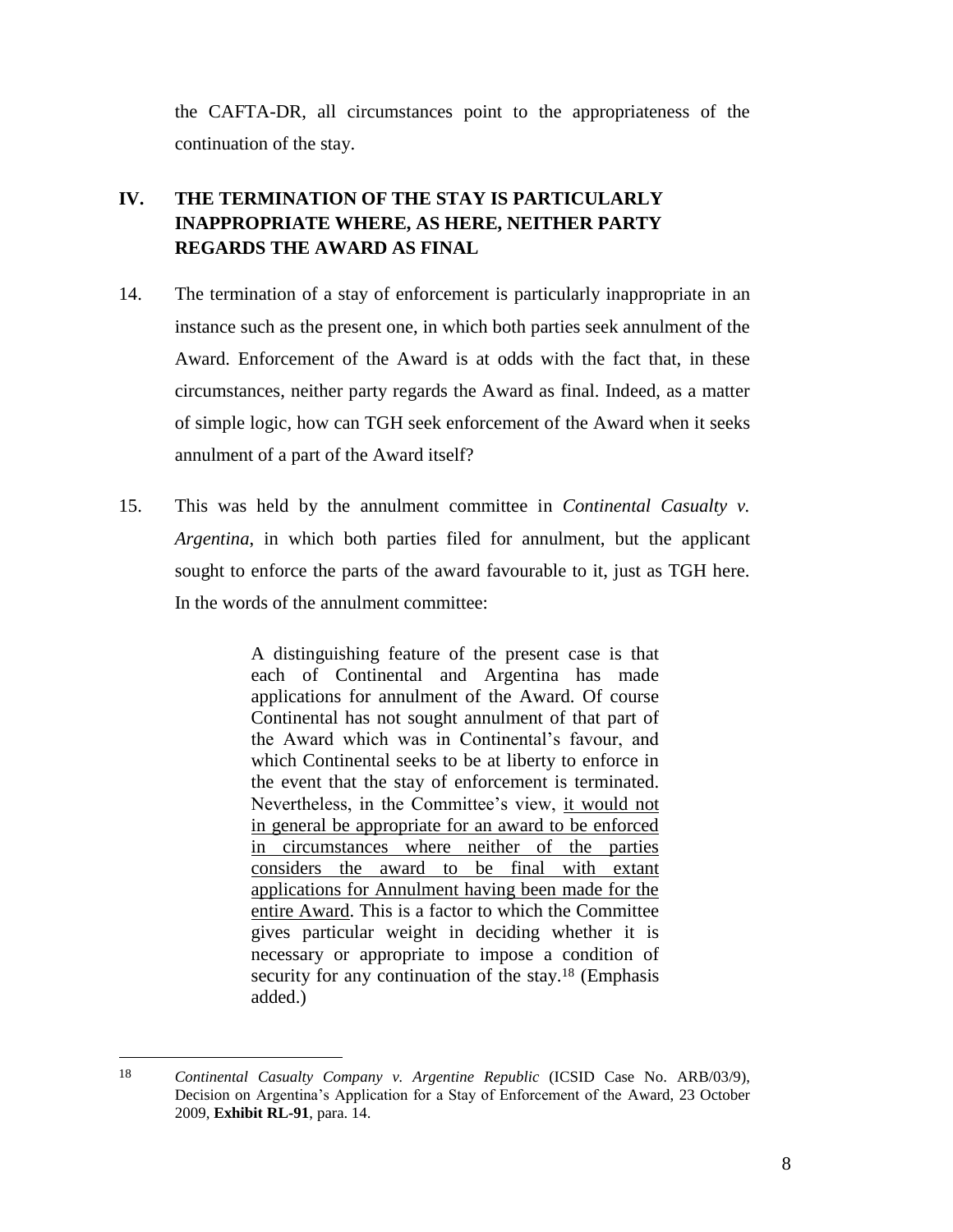16. As indicated in this passage the annulment committee considered that the existence of cross-annulment applications was a key factor in justifying both the maintenance of the stay of enforcement and the rejection of the applicant's request for the respondent to provide security for the payment of the award:

> Having considered all of the arguments of the parties, and all of the circumstances as a whole, the Committee concludes that in consideration of the […] presence of cross applications for annulment, practical considerations may allow a continued stay of the enforcement of the Award pending the conclusion of the annulment proceedings without imposing any condition of security.<sup>19</sup>

#### <span id="page-10-0"></span>**V. THERE IS NO PROOF THAT GUATEMALA WOULD NOT COMPLY WITH THE AWARD IF IT WERE NOT ANNULLED**

- 17. The only reason invoked by TGH for the termination of the stay of enforcement of the Award appears to be that Guatemala may ultimately not comply with the Award, if not annulled.<sup>20</sup> In support, TGH cites certain decisions of annulment committees.<sup>21</sup> However, TGH ignores that annulment committees have only considered clear and strong evidence of the intention not to comply with an award as a "very" exceptional circumstance that could justify the denial of the stay.
- 18. For example, TGH refers to the decisions in *CMS v. Argentina* and *MTD v. Chile*. However, these decisions do not support but rather contradict TGH's position. In *MTD v. Chile* the annulment committee held as follows:

<sup>19</sup> *Ibid.*, para. 16.

<sup>20</sup> TGH's Memorial on Partial Annulment, paras. 142-143.

<sup>21</sup> *Sempra Energy International v. Argentine Republic* (ICSID Case No. ARB/02/16), Decision on the Argentine Republic's Request for a Continued Stay of Enforcement of the Award, 5 March 2009, **Exhibit RL-100**, para. 30; *MTD Equity Sdn Bhd. & MTD Chile S.A. v. Chile* (ICSID Case No. ARB/01/7), Decision on the Respondent's Request for a Continued Stay of Execution, 1 June 2005, **Exhibit RL-96**, para. 29; *CMS Gas Transmission Company v. Argentine Republic* (ICSID Case No. ARB/01/8), Decision on the Argentine Republic's Request for a Continued Stay of Enforcement of the Award, 1 September 2006, **Exhibit RL-98**, para*.* 38.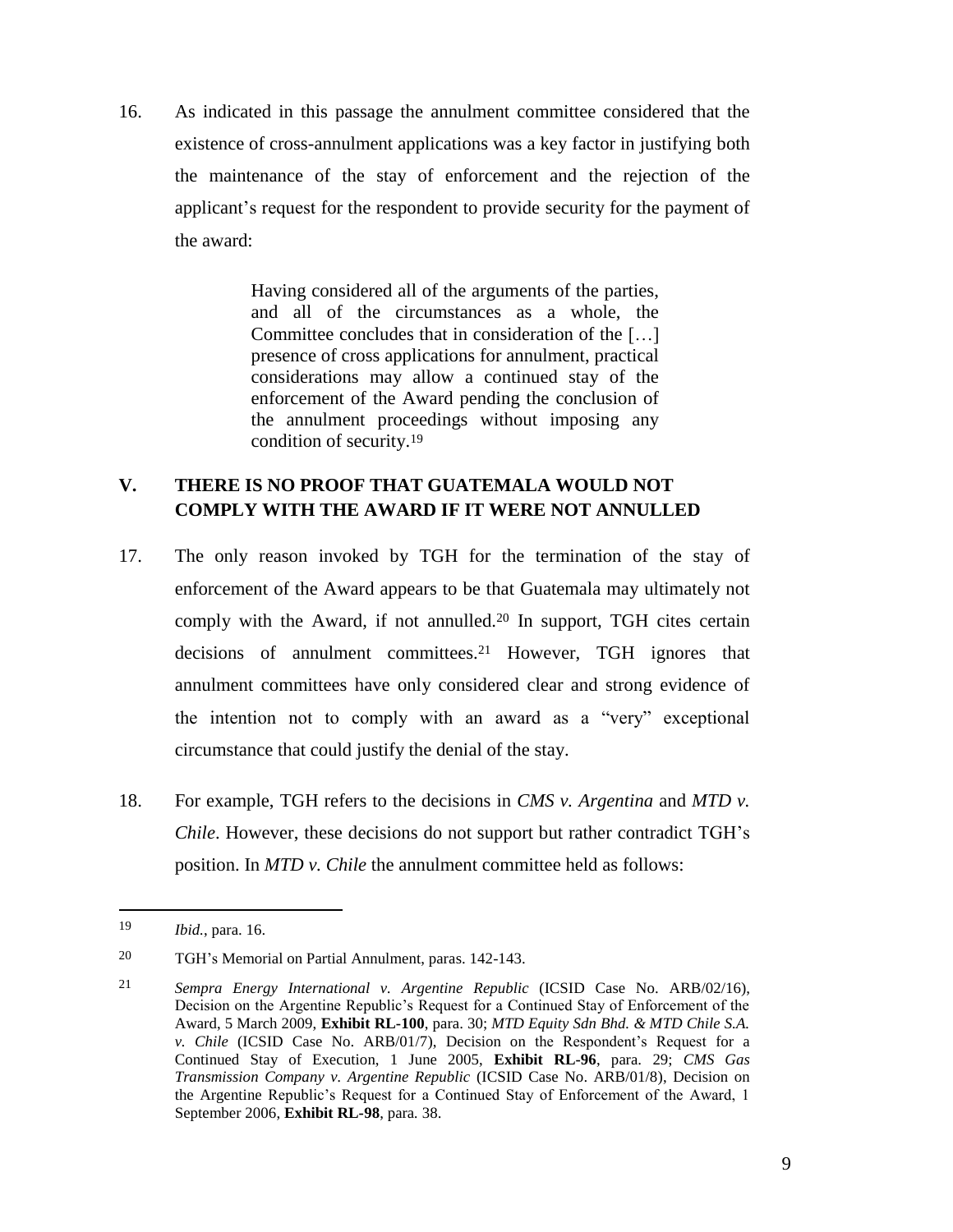The point for the Committee is to be satisfied that the State Party has taken appropriate steps in accordance with its constitutional arrangements to give effect to Article 54. Where it has done so, subsequent compliance by that State with a final award will be a matter of legal right under its own law, as well as under international law.<sup>22</sup> (Emphasis added.)

- 19. The committee in *CMS v. Argentina* adopted exactly this same language in its decision on the stay of enforcement. <sup>23</sup> Here, Guatemala has incorporated the ICSID Convention into its own legal system, $24$  and thus compliance with an ICSID award is a legal requirement under its own law. This contradicts TGH's non–compliance argument.
- 20. Further, TGH provides no evidence that Guatemala may not comply with the Award. The only evidence TGH purports to submit is a Guatemalan newspaper article. It argues that the article quotes the Guatemalan President stating that "[a]chieving the annulment of the compensation ordered by ICSID is an automatic priority for the State *because it does not have the funds to pay that amount*".<sup>25</sup> TGH even emphasizes the sentence in italics.
- 21. However, it is sufficient to check the article to realize that TGH's argument is highly misleading: the sentence quoted is not a statement by the President, indeed it is not in quotation marks in the article, but a mere assertion by the

<sup>22</sup> *MTD Equity Sdn Bhd. & MTD Chile S.A. v. Chile* (ICSID Case No. ARB/01/7) Decision on the Respondent's Request for a Continued Stay of Execution, 1 June 2005, **Exhibit RL-96**, para. 32.

<sup>23</sup> *CMS Gas Transmission Company v. Argentine Republic* (ICSID Case No. ARB/01/8), Decision on the Argentine Republic's Request for a Continued Stay of Enforcement of the Award, 1 September 2006, **Exhibit RL-98**, para*.* 41.

<sup>24</sup> Decree No. 50-96 of the Congress of the Republic of Guatemala, 20 June 1996, published in *Diario de Centroamérica* No. 45-1467 on 24 July 1996, **Exhibit R-252** (Guatemala is aware of section 14.1 of Procedural Order No. 1 and agrees with TGH's statement at footnote 438 of its Memorial on Partial Annulment. In this regard, the new factual evidence submitted by Guatemala is solely in connection with TGH's request for termination of the stay of enforcement of the Award. Specifically, **Exhibit R-252** is submitted solely in connection with TGH's argument that Guatemala will not comply with the Award, if not annulled (*See* TGH's Memorial on Partial Annulment, para. 143)).

<sup>25</sup> TGH's Memorial on Partial Annulment, para. 143, quoting *Prensa Libre, The State to Appeal ICSID Award of Millions*, 22 December 2013, **Exhibit C-N-637**.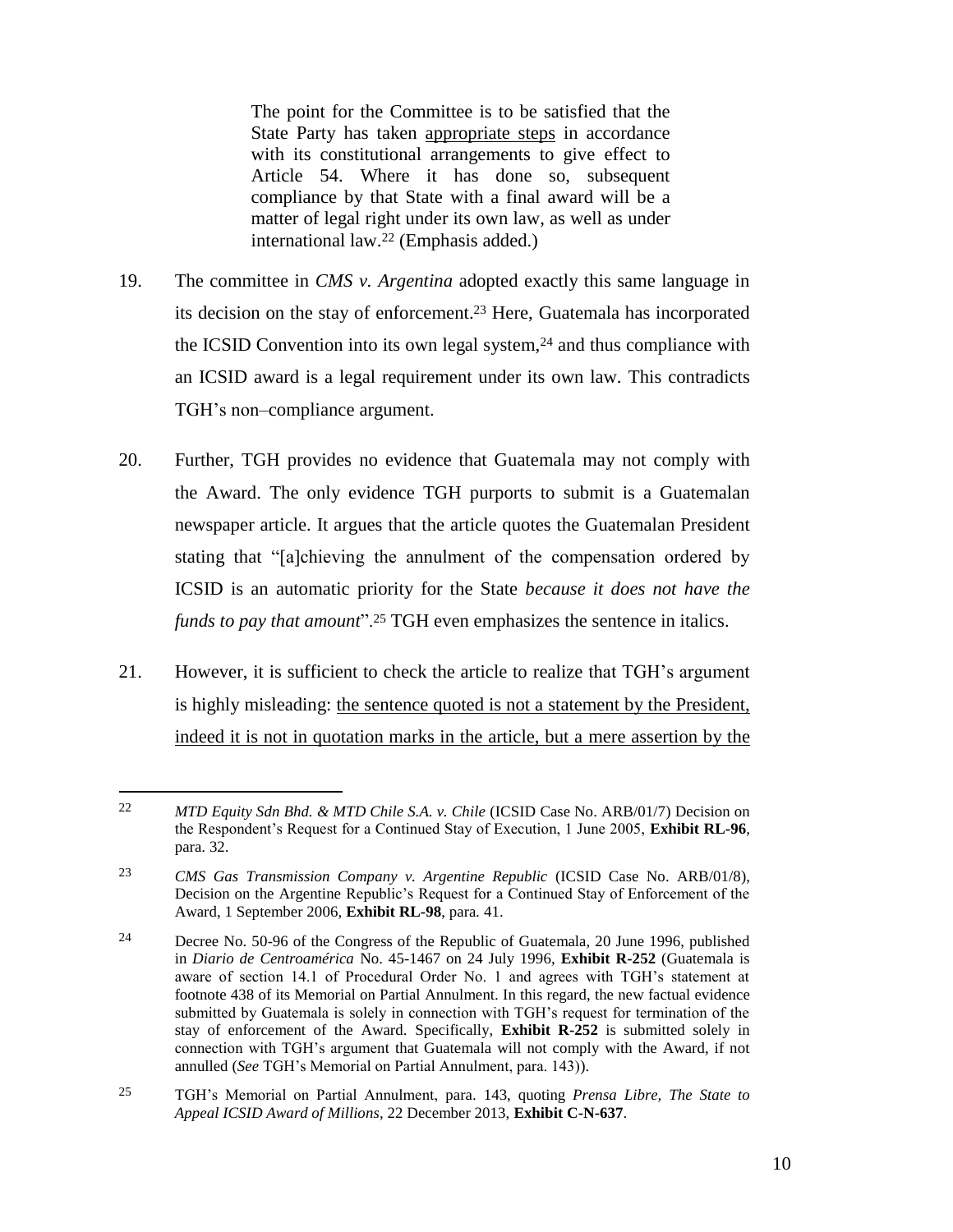journalist. Further, nothing in the statement quoted, which is not attributed to the President, refers to non–compliance with the Award. It alludes to a mere supposed, and seemingly only immediate (as the use of the present tense suggests), non-availability of funds.

- 22. TGH cannot provide any evidence regarding Guatemala's likely noncompliance with the Award because there is none. The evidence is to the contrary. Guatemala was found liable and ordered to pay compensation to the claimant in another ICSID case, *Railroad Development Corporation v. Republic of Guatemala* (ICSID Case No. ARB/07/23) (*RDC*). Such award has been satisfied voluntarily by Guatemala in agreement with the claimant. <sup>26</sup> Incidentally, Guatemala did not resort to annulment in that case, which indicates that Guatemala does not use annulment proceedings in a dilatory manner, an issue which will be examined in the section immediately below.
- 23. What is more, the current Government of Guatemala has publicly ratified its support for international dispute settlement and ICSID in particular. In relation to the dispute submitted to ICSID arbitration by Iberdrola, which is the same as the one brought by TGH, the Office of the President<sup>27</sup> stated in 2012, before the *Iberdrola* award was issued, that "the State of Guatemala ratifies its intention to protect foreign investment and its commitment to submit to the decision rendered by ICSID."28 Further, Rubén Morales,

<sup>26</sup> Proof of Bank Transfer from Fegua to Railroad Development Corporation of 115,347,592 Guatemalan Quetzals (equivalent to US\$14.6 million), 29 November 2013, **Exhibit R-253**; "Government Transfers US\$14.6 million", *Prensa Libre*, 30 November 2013, **Exhibit R-254** (the Spanish original reads as follows: "Gobierno Transfiere US\$14.6 Millones.") (Guatemala is aware of section 14.1 of Procedural Order No. 1 and agrees with TGH's statement at footnote 438 of its Memorial on Partial Annulment. In this regard, the new factual evidence submitted by Guatemala is solely in connection with TGH's request for termination of the stay of the enforcement of the Award. Specifically, **Exhibits R-253** and **R-254** are submitted solely in connection with TGH's assumption that Guatemala "has failed to give any reasonable assurances that it will pay the Award, if the Award is not annulled" (*See* TGH's Memorial on Partial Annulment, para. 143)).

<sup>27</sup> English translation of the term "*Casa Presidencial*."

<sup>28</sup> "Three Years Later: Tomorrow a Claim by Iberdrola Against Guatemala is to be Settled", *El Periódico*, 20 August 2012, **Exhibit R-255** (Spanish original reads as follows: "Después de tres años: Mañana se resuelve una demanda de Iberdrola contra Guatemala."). Unofficial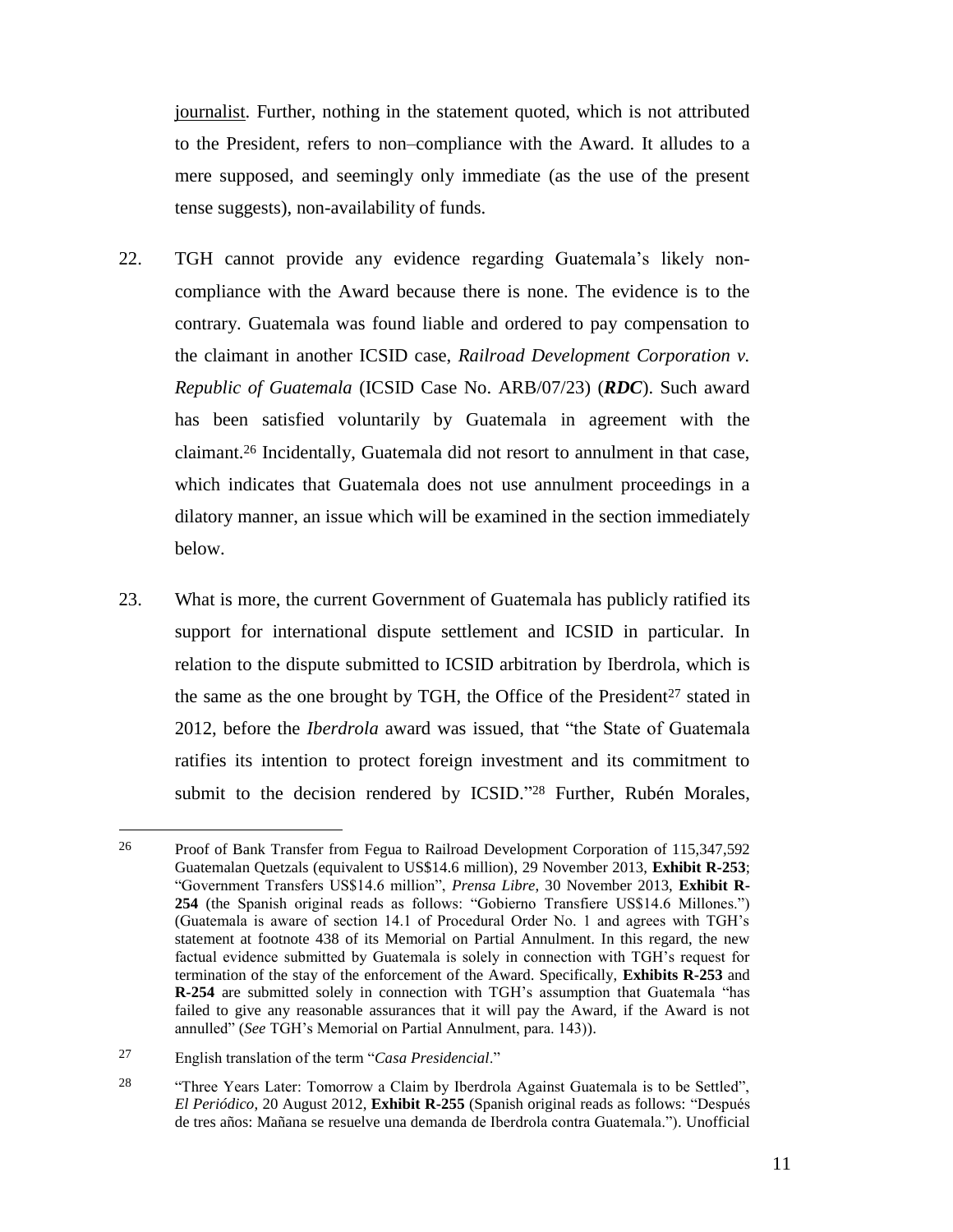former Minister of Economy, referred to the outcomes of both the *RDC* and *Iberdrola* claims against Guatemala, stating that "Guatemala is reliable because as a State it commits to respect the legal framework, the principles contained in agreements and the outcomes of arbitral awards."<sup>29</sup>

#### <span id="page-13-0"></span>**VI. THE APPLICATION FOR ANNULMENT IS NOT DILATORY**

24. Another factor that annulment committees have taken into consideration, when deciding whether there are "very" exceptional circumstances requiring the termination of the stay of enforcement of the award, is whether the application for annulment is of a dilatory nature.<sup>30</sup> However, committees have been clear that they "must assume that any application for annulment is made in good faith, and that the application for a stay is a justified exercise of the applicant's procedural rights of defense." <sup>31</sup>; "a *prima facie* dilatory application would be the one with a manifestly abusive character and would

English translation. In its original Spanish language it reads: "el Estado de Guatemala ratifica su intención de proteger a la inversión extranjera y su compromiso de someterse a lo que legalmente establezca la sentencia dictada por Ciadi." (*See* footnote 26 on section 14.1 of Procedural Order No. 1).

<sup>29</sup> "Rubén Morales: Guatemala is a Reliable Country", *Prensa Libre*, 22 August 2012, **Exhibit R-256** (the Spanish original reads as follows: "Rubén Morales: Guatemala es un país confiable."). Unofficial English translation. In its original Spanish language it reads: "Guatemala es confiable porque como Estado se compromete a respetar el marco jurídico, los principios de convenios y los resultados de los laudos arbitrales." (*See* footnote 26 on section 14.1 of Procedural Order No. 1).

<sup>30</sup> *Maritime International Nominees Establishment (MINE) v. Republic of Guinea* (ICSID Case No. ARB/84/4) Interim Order No. 1 on Guinea's Application for Stay of Enforcement of the Award, 12 August 1988, **Exhibit RL-93**, para. 17; *Patrick Mitchell v. Democratic Republic of the Congo* (ICSID Case No. ARB/99/7), Decision on the Stay of Enforcement of the Award, 30 November 2004, **Exhibit RL-92**, para. 26; *Libananco Holdings Co. Limited v. Turkey* (ICSID Case No. ARB/06/8), Decision on Applicant's Request for a Continued Stay of Enforcement of the Award, 7 May 2012, **Exhibit RL-104**, paras. 48-49; *MTD Equity Sdn Bhd. & MTD Chile S.A. v. Chile* (ICSID Case No. ARB/01/7) Decision on the Respondent's Request for a Continued Stay of Execution, 1 June 2005, **Exhibit RL-96**, para. 28.

<sup>31</sup> *Enron Corporation Poderosa Assets, L.P. v. Argentine Republic* (ICSID Case No. ARB/01/3), Decision on Stay of Enforcement of the Award, 7 October 2008, **Exhibit RL-89**, para. 47 (emphasis added).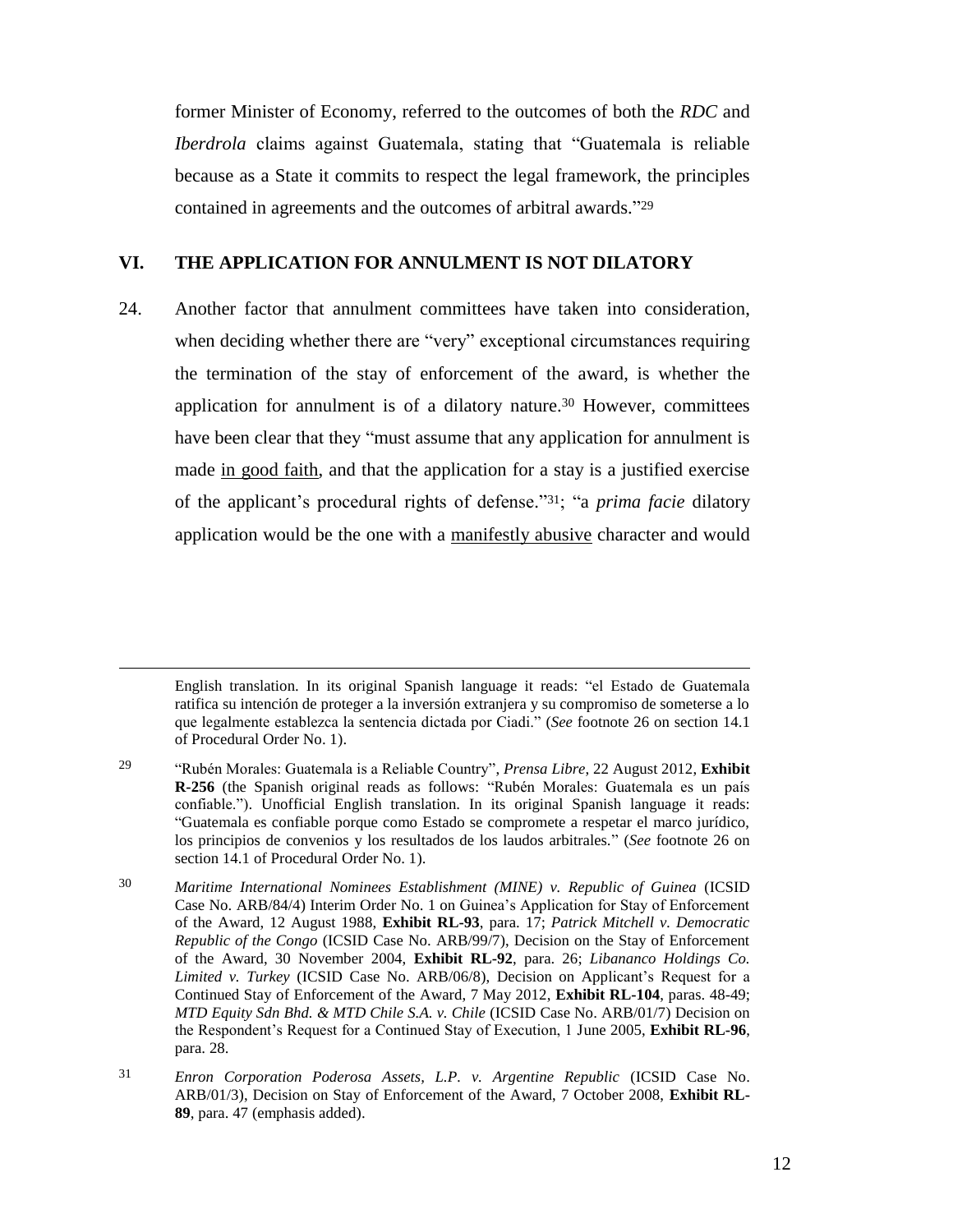for that reason only exclude the stay of enforcement." <sup>32</sup> Clearly, this is not the case here.

- 25. Suffice it to consider the diametrically divergent conclusions reached by the ICSID tribunal in the *Iberdrola* case, which concerned the same facts and controversy. As is well known, the *Iberdrola* tribunal found that it had no jurisdiction *ratione materiae* because the fundamental basis of the claim presented related purely to domestic law matters and did not raise, even *prima facie*, to a credible claim of breach of investment treaty protections. This radical distinction between the two awards sufficiently indicates that Guatemala cannot be seen as pursuing a frivolous or merely dilatory annulment remedy.
- 26. It is also noteworthy that TGH itself believes that the award suffers from important defects such as to give rise to annulment so it cannot claim that Guatemala's application is dilatory; rather, it should be wholly justified if the object of each application is to question the same award.

#### <span id="page-14-0"></span>**VII. CONTINUING THE STAY OF ENFORCEMENT WILL NOT BE DETRIMENTAL TO TGH**

27. Some annulment committees have found, among the exceptional circumstances that could justify lifting a stay of enforcement, or ordering the posting of a bond or other form of security, "where real prejudice beyond delay compensated for by interest may be shown, such as where a state denounces its obligations under the Convention or otherwise evinces an intention not to comply with the award."<sup>33</sup> TGH cannot claim any prejudice of this sort since, as discussed above, Guatemala has always shown respect for the ICSID system.

<sup>32</sup> *Patrick Mitchell v. Democratic Republic of the Congo* (ICSID Case No. ARB/99/7), Decision on the Stay of Enforcement of the Award, 30 November 2004, **Exhibit RL-92**, para. 26.

<sup>33</sup> *Azurix Corp v. Argentine Republic* (ICSID Case No. ARB/01/12), Decision on the Argentine Republic's Request for a Continued Stay of Enforcement of the Award, 28 December 2007, **Exhibit RL-90**, para. 44 (emphasis added).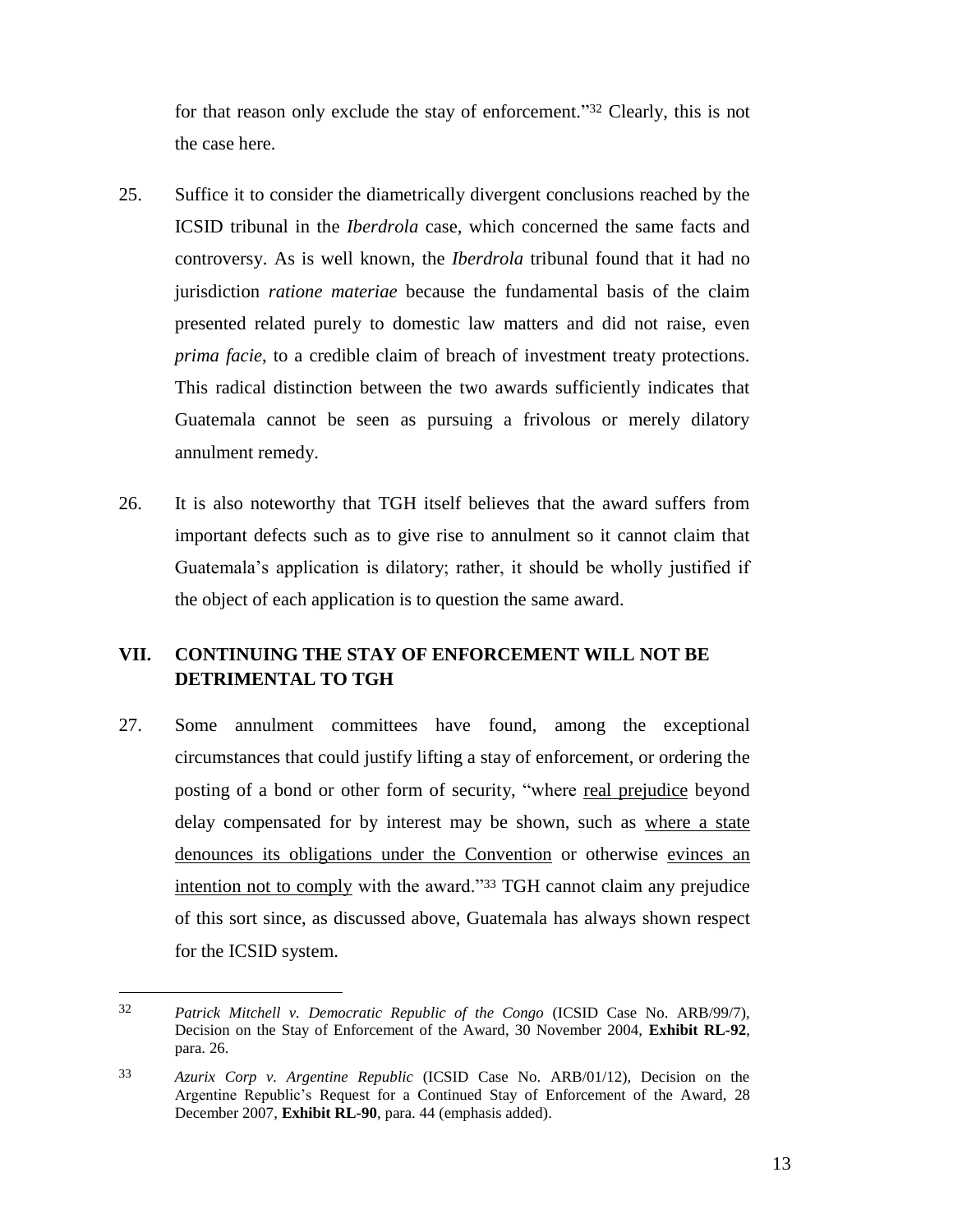- 28. TGH's conduct itself reveals no concern for the stay of enforcement of the Award. The Award is dated from exactly a year ago, 19 December 2013, and TGH has not yet sent any letter of demand to Guatemala requesting payment (presumably recognizing the inconsistency of demanding payment of a damages award that it is itself challenging). Further, Guatemala first requested the stay of enforcement and its maintenance during the entirety of the annulment proceedings in its Application for Annulment dated 18 April 2014. <sup>34</sup> TGH, however, only expressed its opposition to the stay in its Memorial on Partial Annulment of the Award dated 17 October 2014, *i.e.*, 6 months after Guatemala filed its Application for Annulment. <sup>35</sup> Thus, it is simply not credible that the non-enforcement of the Award is causing TGH any real harm.
- 29. Finally, in the event the Award were not annulled, the interest accrued during the annulment proceeding will compensate TGH for the passage of time. This conclusion is supported by several annulment committees. <sup>36</sup> For example, the *MTD* annulment committee found that "MTD will not be prejudiced by the grant of a stay, other than in respect of the delay which is, however, [...] remedied by the payment of interest in the event that the annulment application is unsuccessful."<sup>37</sup>

<sup>34</sup> Guatemala's Application for Annulment, paras. 83-84, 86.

<sup>35</sup> TGH's memorial on Partial Annulment, paras. 140-145, 147.

<sup>36</sup> *MTD Equity Sdn Bhd. & MTD Chile S.A. v. Chile* (ICSID Case No. ARB/01/7) Decision on the Respondent's Request for a Continued Stay of Execution, 1 June 2005, **Exhibit RL-96**, para. 36; *Azurix Corp v. Argentine Republic* (ICSID Case No. ARB/01/12), Decision on the Argentine Republic's Request for a Continued Stay of Enforcement of the Award, 28 December 2007, **Exhibit RL-90**, para. 40; *El Paso Energy International Company v. Argentine Republic* (ICSID Case No. ARB/03/15), Decision on Argentina's Request for Stay of Enforcement of the Award, 14 November 2012, **Exhibit RL-105**, para. 53.

<sup>37</sup> *MTD Equity Sdn Bhd. & MTD Chile S.A. v. Chile* (ICSID Case No. ARB/01/7) Decision on the Respondent's Request for a Continued Stay of Execution, 1 June 2005, **Exhibit RL-96**, para. 36 (emphasis added).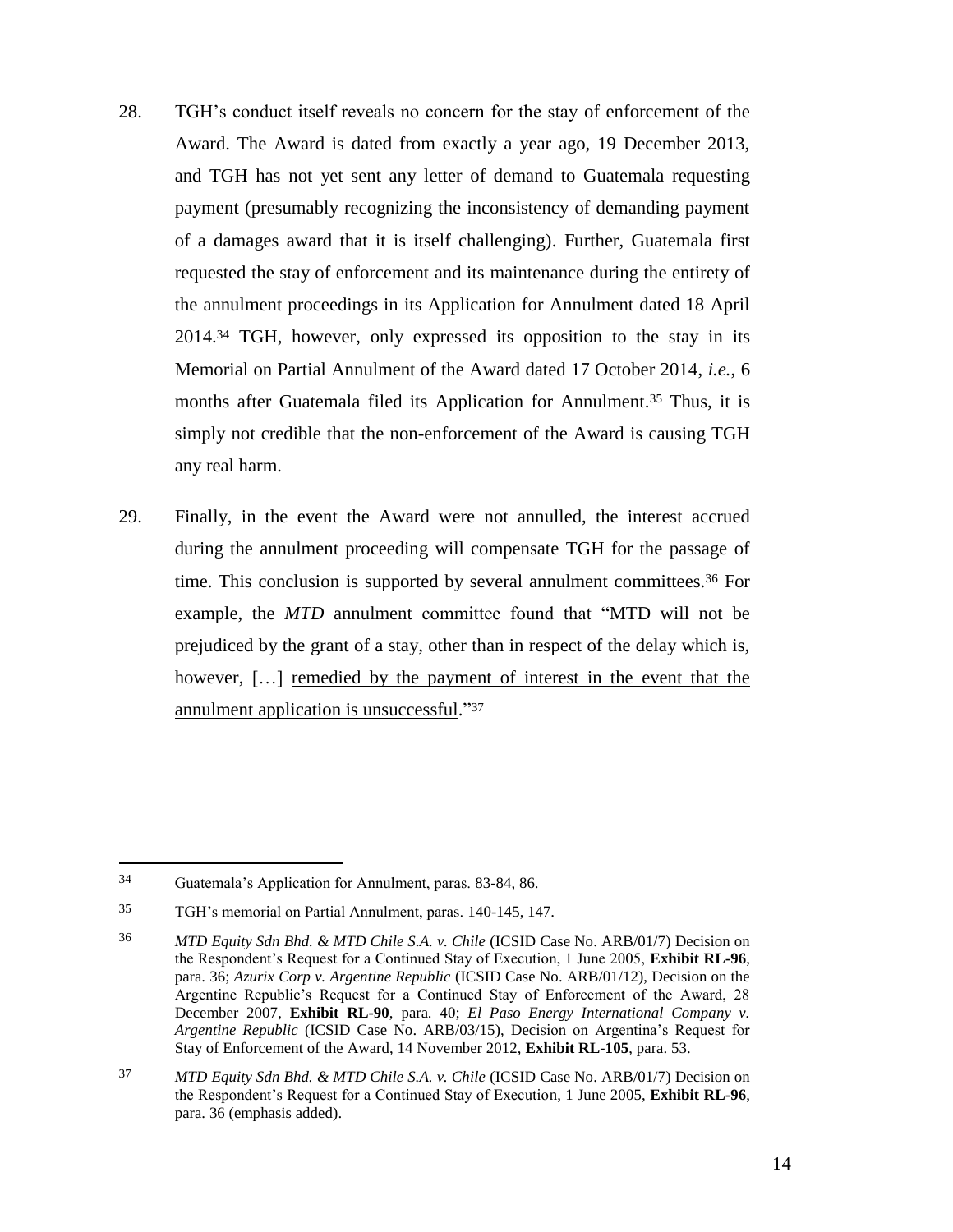## <span id="page-16-0"></span>**VIII. REQUIRING SECURITY FOR A STAY OF ENFORCEMENT IS NOT PROVIDED BY THE ICSID CONVENTION, WOULD CREATE AN UNJUSTIFIED IMBALANCE BETWEEN THE PARTIES, AND SERIOUS HARM TO GUATEMALA**

30. Posting a bond, or any other form of security or guarantee of payment of an award, as a condition for the continuation of the stay of enforcement of the Award, is not provided by the ICSID Convention. In this regard, the *Azurix v. Argentina* annulment committee held that:

> To apply a strict rule that the price for a stay is the provision of security appears to the Committee to create a positive gloss to the enforcement regime provided for under Section 6 of the Convention. Effectively, such an approach would be to add a provision that is neither express nor implicit in the ICSID Convention. Indeed, it would effectively abrogate the scheme for security in Section 6 (particularly under Article 54) and substitute for those expressly qualified rights an entitlement to absolute security.<sup>38</sup> (Emphasis added.)

- 31. The annulment committee concluded that the entitlement to security "would work in a *de facto* sense impermissibly to amend the ICSID Convention by substituting a new and absolute enforcement mechanism for the qualified provisions of the Convention itself."39
- 32. Such conclusion is confirmed by the *travaux préparatoires* of the ICSID Convention. Indeed, the first draft of the current Article 52(5) of the Convention provided for the possibility that an annulment committee could require the provision of a guarantee in order to continue the stay of enforcement of the award.<sup>40</sup> However, the negotiators then specifically

<sup>38</sup> *Azurix Corp v. Argentine Republic* (ICSID Case No. ARB/01/12), Decision on the Argentine Republic's Request for a Continued Stay of Enforcement of the Award, 28 December 2007, **Exhibit RL-90**, para. 34.

<sup>39</sup> *Ibid.*, para. 35 (emphasis added).

<sup>40</sup> *History of the ICSID Convention* (1968), vol. I, **Exhibit RL-108**, p. 238.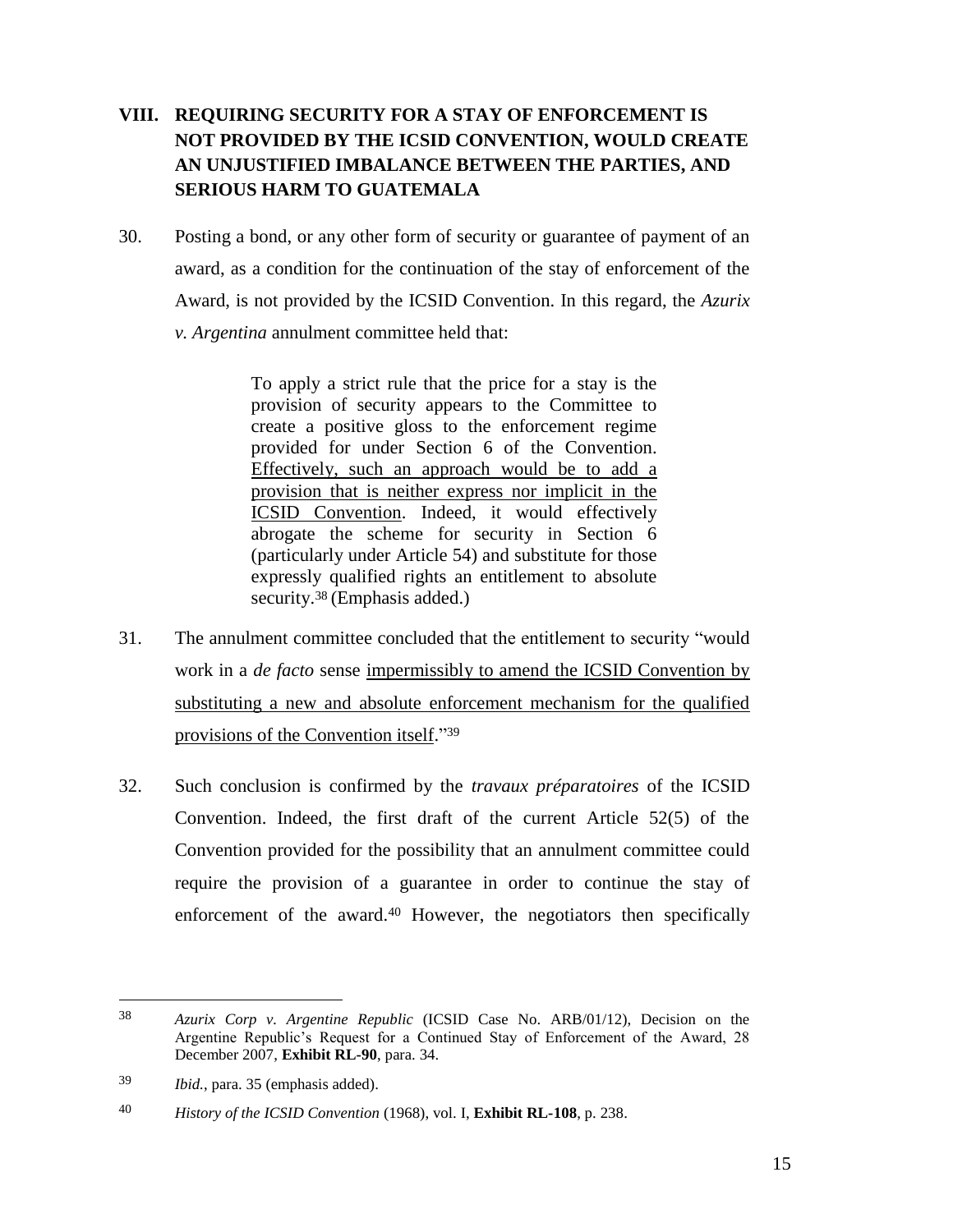decided against such rule. <sup>41</sup> In contrast, Article VI of the New York Convention establishes that "[…] the authority before which the award is sought to be relied upon may, if it considers it proper, […] on the application of the party claiming enforcement of the award order the other party to give suitable security*.*" <sup>42</sup> Such possibility was explicitly rejected by the negotiators of the ICSID Convention.

- 33. Further, the posting of a bond would create an imbalance between the Parties. In the words of the *CMS* annulment committee, "it [would convert] the undertaking of compliance under Article 53 of the Convention into a financial guarantee and [would avoid] any issue of sovereign immunity from execution, which is expressly reserved by Article 55 of the Convention*.*" 43
- 34. In other words, subjecting Guatemala's stay of enforcement to the posting of a guarantee would place TGH in a more favorable situation than it had prior to the application for the stay of enforcement. As held by an annulment committee, ensuring compliance with awards, if they are not annulled, is not a task of the annulment committee: "[i]t is not their [annulment committees'] task to ensure compliance with the respective award, regardless of the actions of the debtor in the case at hand or in others*.*" 44
- 35. Moreover, as the annulment committee in *Enron* held, posting security as a condition to continue the stay of enforcement of an award penalizes annulment applications, and creates excessive hardship on the award debtor:

[T]he Committee [does not] accept the contention that a general requirement for security in return for a stay

<sup>41</sup> *History of the ICSID Convention* (1968), vol. II, **Exhibit RL-109**, p. 858.

<sup>42</sup> Convention on the Recognition and Enforcement of Foreign Arbitral Awards (New York, 6 July 1958), Article VI.

<sup>43</sup> *CMS Gas Transmission Company v. Argentine Republic* (ICSID Case No. ARB/01/8), Decision on the Argentine Republic's Request for a Continued Stay of Enforcement of the Award, 1 September 2006, **Exhibit RL-98**, para*.* 39.

<sup>44</sup> *El Paso Energy International Company v. Argentine Republic* (ICSID Case No. ARB/03/15), Decision on Argentina's Request for Stay of Enforcement of the Award, 14 November 2012, **Exhibit RL-105**, para. 56.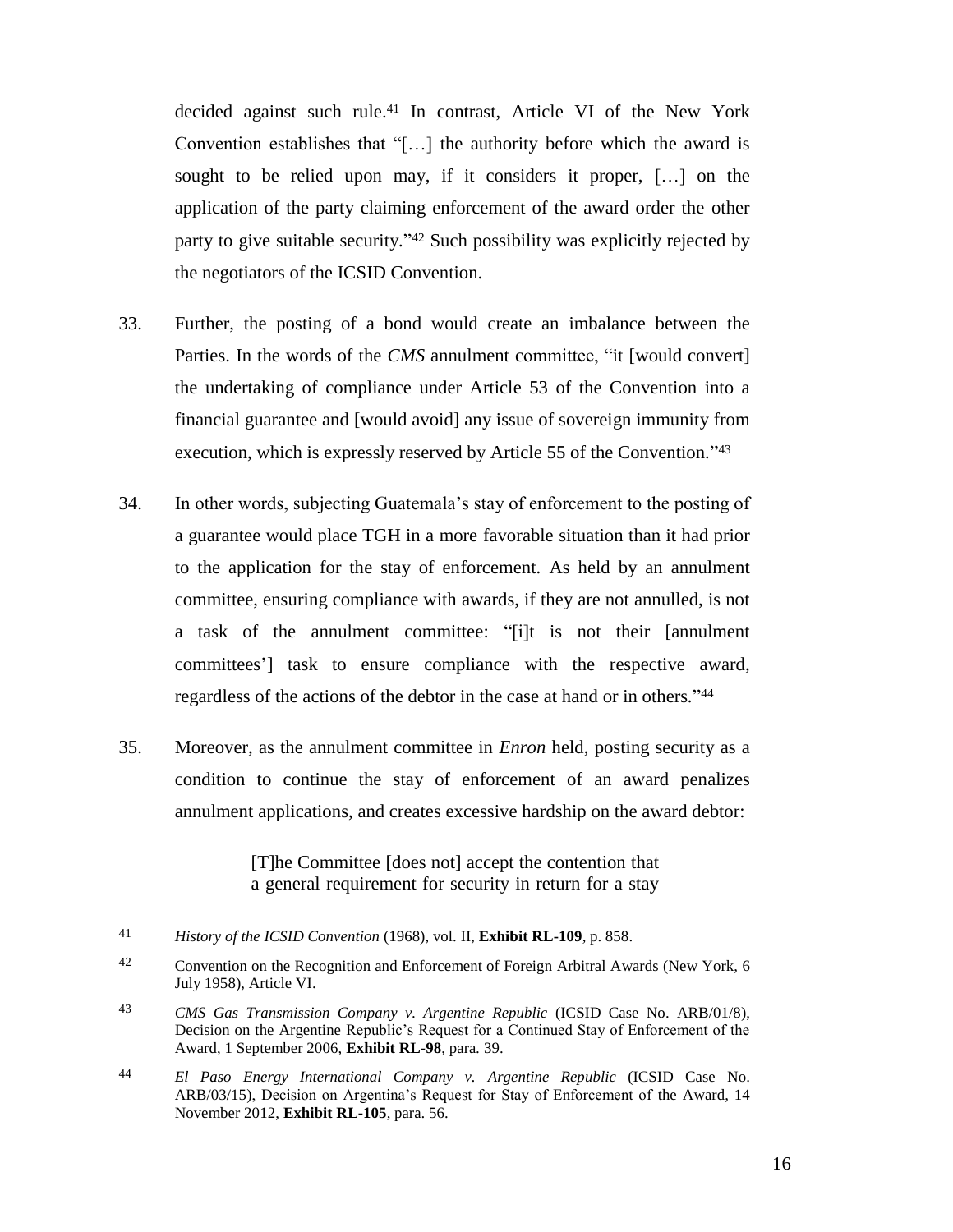is desirable as a means of deterring frivolous or dilatory annulment applications, given that any such general requirement would penalise all applications, whether frivolous or dilatory or not.<sup>45</sup>

The hardship to an award debtor of providing security, either because of the cost of obtaining a bank guarantee or the consequences of freezing the amount due for the duration of the annulment proceedings, is a further reason why security should not be ordered as a matter of course.<sup>46</sup> (Emphasis added.)

36. Further, the obligation to provide security is contrary to the legitimate exercise of a right of defense which is inherent in the ICSID annulment mechanism. As expressed by the annulment committee in the *Mitchell* case, "the posting of a guarantee, which is always a burden, penalizes in fact the party that applies for annulment" and "a party must remain free to file such an application for annulment."<sup>47</sup> The committee added:

> Moreover, there is no doubt that in the absence of the annulment procedure, the States would not have ratified the ICSID Convention. And, on this point, the Committee is of the opinion that the DRC's argument about the "deterrent effect" of the posting of a guarantee on the submission by developing countries of applications for annulment made in good faith, has a certain value*.* <sup>48</sup> (Emphasis added.)

#### <span id="page-18-0"></span>**IX. REQUEST FOR RELIEF**

37. In light of the above, the Republic of Guatemala respectfully requests the Annulment Committee to:

<sup>45</sup> *Enron Corporation Poderosa Assets, L.P. v. Argentine Republic* (ICSID Case No. ARB/01/3), Decision on Stay of Enforcement of the Award, 7 October 2008, **Exhibit RL-89**, paras. 45.

<sup>46</sup> *Ibid.*, para. 51.

<sup>47</sup> *Patrick Mitchell v. Democratic Republic of the Congo* (ICSID Case No. ARB/99/7), Decision on the Stay of Enforcement of the Award, 30 November 2004, **Exhibit RL-92**, para. 40.

<sup>48</sup> *Ibid.*